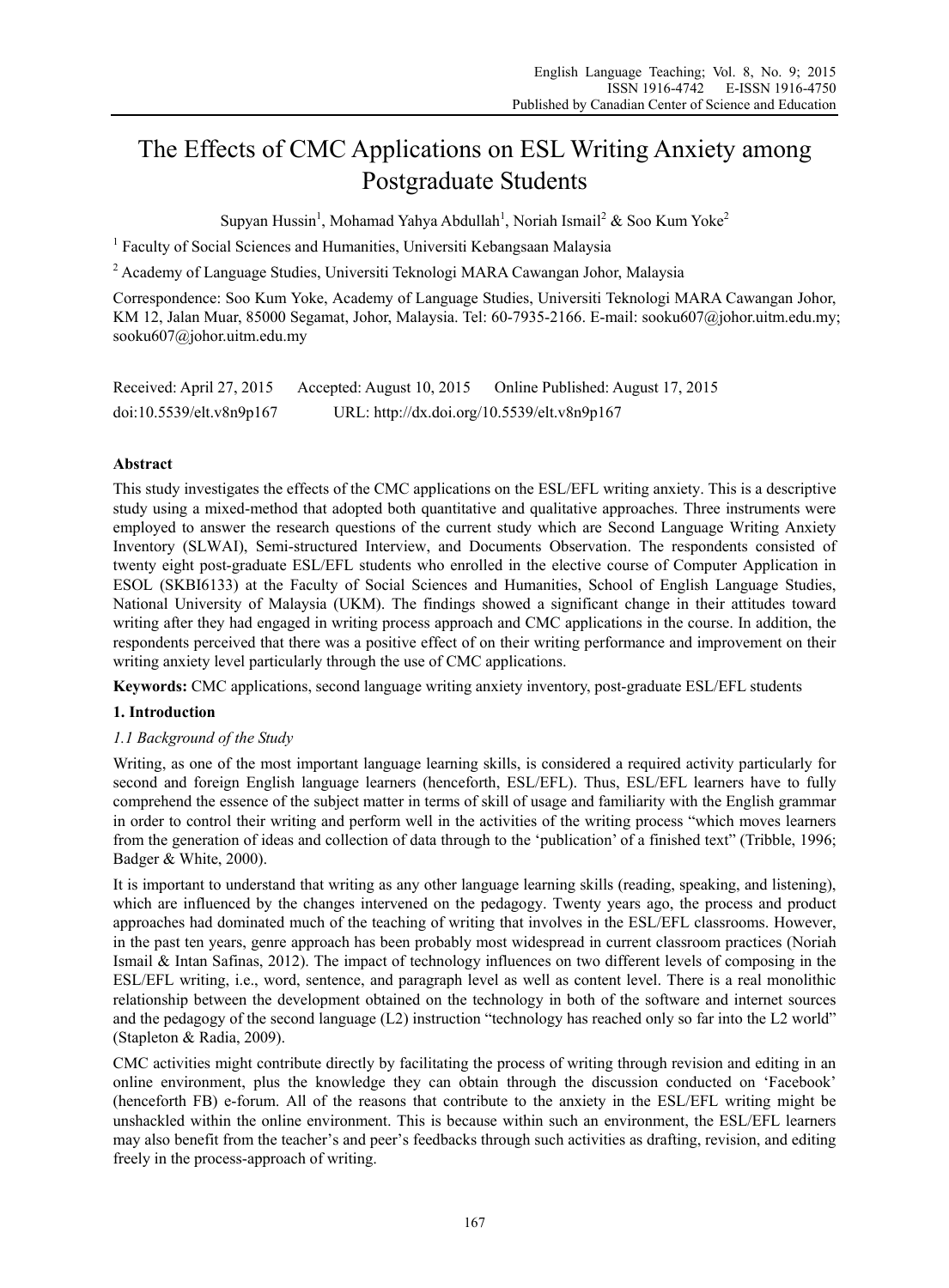Nevertheless, we are unsure of what the best appropriate teaching practices are when the teacher employs the technological tools, such as, blog and e-forum in teaching writing to the ESL/EFL learners. Moreover we are uncertain whether the use of these tools would reduce the 'writing anxiety' among the ESL/EFL learners when they have to produce essays or project papers for their courses. For the purpose of this study, a post-graduate course, which employs several technological tools, was selected as it has a diverse group of students from several countries including Malaysia, Libya, Iraq, Iran, China, and Yemen. None of these students is a native speaker of English.

Because of writing a term paper is considered as one of the requirements in most courses, with the availability of technology, the researcher aims to find out how learners refine their writing skill, if any, especially when their lecturers use CMC tools such as class blog and class e-forum in the teaching of writing. In other words, the main focus of this research is to study what is happening during the process of interaction using CMC tools that lead students to refine their papers.

The current study which aims to investigate the impact of the CMC applications on the ESL/EFL writers' anxiety is significant because it presents a proof of usefulness of these technological tools for writing instruction. In addition, because of its significant role in clarifying how ESL/EFL writing students interact with the use of the CMC applications in their approach to writing process tasks, the current study will contribute to increase knowledge in the field of ESL/EFL writing.

#### *1.2 Past Studies*

Early in the 1980s, the advent of the new school of thought in 'constructivism' changed the scene of language studies. Jean Piaget and Lev Vygotsky are considered as the dominantly associated scholars with the constructivism school of thought. Although, this school emphasized on the social interaction, it also placed the cognitive aspect as one of its main branches (Brown, 2007). In the cognitive aspect of constructivism, learners as individuals play a key role in constructing their own representation of reality. According to Slavin (2003), learners have to construct their own information individually, which means "learners must individually discover and transform the complex information if they are to make it their own". In the social aspect of constructivism, social interaction and collaborative learning play a significant role in constructing the cognitive and emotional image of reality (Brown, 2007). Social constructivism, as an approach, clarifies the role of interaction in powerfully prompting the learning process through pedagogical practices. Mitchell and Myles (1988) in Huang (2009:174) stated that the learning process within the socio-cultural milieu sees learners as "active constructors of their own learning environment".

In a literature review, different scholars pointed out the sources which might cause writing anxiety, such as, the individual's writing ability and the degree of preparation to complete the writing task as well as the fear of being evaluated and judged on the basis of writing ability and proficiency (Cheng, 2002; Atay & Kurt, 2006; Öztürk & Çeçen, 2007; Soo et al., 2013; Noriah Ismail et al., 2014). Nevertheless, this anxiety can take different forms: the learners can suddenly suffer from a blank mind at the moment when they are given a writing topic; most of them consciously or subconsciously turn the process of writing into an inventive translating process. However, learners must have four major factors to be successful in writing which are the ability of self-expression, self-confidence, a good command of knowledge, and a great desire and pleasure of academic writing (Basturkmen & Lewis 2002). The phenomenon of the writing anxiety hides the awareness of the fact that it negatively affects the writing performance.

In a review conducted by Liu et al. (2003), the author stated that a set of positive components (such as comfortable and conducive milieu) could contribute effectively to stimulate students towards better learning outcomes. These components can be provided by email, online discussion forum, word press, and blog which make students more independent in expressing themselves.

According to Hirvela (2006), Computer-mediated communication in the educational context plays an effective role in linking students together via the computer. As the applications of CMC are concurrently diverse, they work jointly to place learners in a "networked environment through which they communicate with one another electronically in or outside the classroom". This may take place in either synchronous applications (real-time, i.e. immediate communication) or in asynchronous ones (delayed communication, i.e. students being able to access and respond to messages at their leisure).

In terms of using blog as a tool to practice writing, Nguyen (2010) conducted a study to examine how Vietnamese EFL students thought of blogs as a tool to practice writing. The participants of this study were 11 students in an EFL class in Vietnam. The process of writing the first and the final drafts for two writing topics, the comments posted on the blogs, and their responses to a questionnaire were used to collect data. The results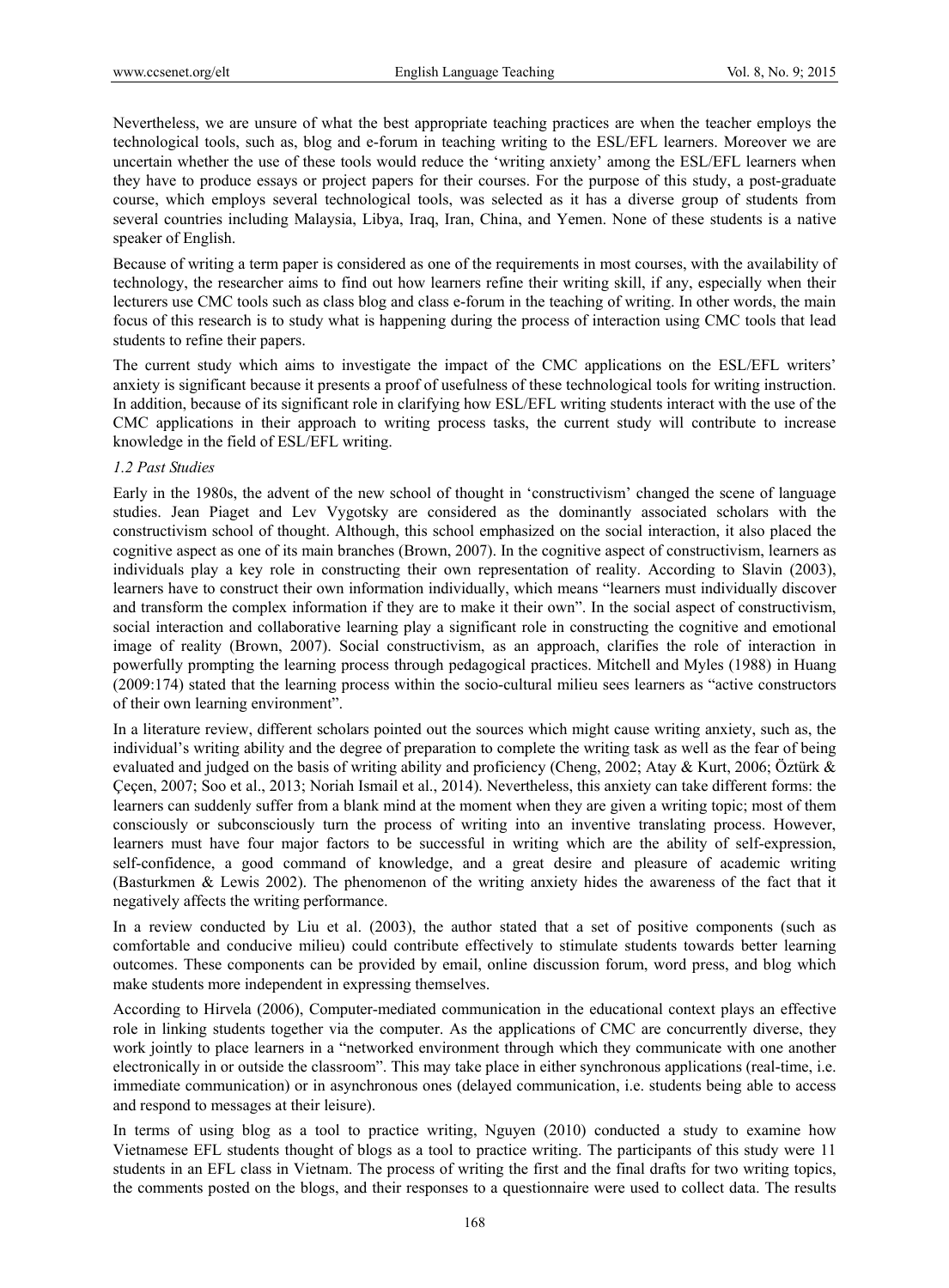indicated that students expressed positive attitudes towards the use of blogging as a tool of writing. The researcher recommended using blogging by the ESL/EFL learners to practice the L2 writing.

Consequently, in her blog theory, Simsek (2010) examined the effect of web-blog incorporated with writing instruction. She collected her data from Primary School students who participated in the study. She divided her participants into two groups, namely, a control group and an experimental group, to find the differences in terms of writing performance. The control group activities were limited to the traditional class while the experimental group was on the writing instruction integrated with the class blog activities. Finally, the research indicated that the web-blog which blended with the writing instruction had enhanced the students' outcomes.

In conclusion, the qualities and facilities provided by computer-mediated-communication contribute to make the education system more viable and effective. The collaborative and communicative qualities which may apply throughout the communicative interaction generally promote the learners to achieve the best results and particularly enhance the language learning outcomes. Furthermore, the qualities of time and geography proactively influence the ESL/ EFL learners' writing achievements.

#### **2. Method**

This is a descriptive study using a mixed-method that adopted both quantitative and qualitative approaches. According to Creswell (2009) a 'mixed methods' approach is one in which the researcher "tends to use various strategies of investigation that engage with collecting data either concurrently or sequentially to best understand the research problem". Three instruments were employed to answer the research questions of the current study: Second Language Writing Anxiety Inventory (SLWAI), Semi-structured Interview, and Documents Observation. Hence, based on the objectives of the current study which aimed to investigate the effects of the CMC applications on the ESL/EFL writing anxiety, the respondents consisted of twenty eight post-graduate ESL/EFL students who enrolled in the elective course of Computer Application in ESOL (SKBI6133) at the Faculty of Social Sciences and Humanities, School of English Language Studies, National University of Malaysia (UKM).The interview samples, on the other hand, involved four respondents who were selected randomly from the total number of the respondents. As sampling design has been classified into different types, the research adapted simple random sample type whereas "each member of the target population has an equal chance of being included in any given sample" Hesse-Biber (2010).

### **3. Results**

The data show that there are four different groups enrolled in (SKBI6133). The first group was Malaysian represented by 12 respondents (43%) so that they formed the majority of the class. The second group is represented Arab by 9 respondents (32%). Iranian group consisted of 5 out of 28 respondents (18%). Finally, 2 out of 28 respondents (7%) was the percentage of Chinese group. The findings revealed that 9 out of 28 respondents (32%) were male while 19 out of 28 respondents (68%) were female and they came from different cultures and educational backgrounds. Likewise, these findings indicate the heterogeneous nature of the respondents whether regarding the English language proficiency or the ICT knowledge. In reference to the numerical order of semester for the respondents, 1 out of 28 respondents (4%) was in the first semester, 22 out of 28 respondents (78%) were in the second semester, 4 out of 28 respondents (14%) were in the third semester, and 1 out of 28 respondents (4%) was in the fourth semester. The findings revealed that the majority of the respondents were in their second semester.

Based on the above analysis of qualitative and quantitative data, there are some major findings found in this study. Firstly, the respondents perceived that using blog and e-forum were useful in enhancing their schema as well as in helping them to feel more comfortable and confident. Further analysis of data revealed that the majority of the respondents expressed positive attitudes towards working in groups and they stated that they would continue to collaborate with other students. The findings of this study indicated that the quality of group interaction which is represented by the participations in the discussion on blog and e-forum enhance their schema as well as their writing ability. This takes us to the second major finding.

The second major finding showed that the majority of the respondents perceived that there was a positive effect of using CMC applications upon their writing performance, particularly through the use of process approach methods. They reported that the use of editing and teacher and peer feedback practices were of great help in improving their writing performance. They seemed to prefer using peer reviews and teacher's feedback within CMC applications more than 'face-to-face'. Consequently, they expressed comfortable attitudes and self-confidence while they were posting their writings on e-forum or blog. Thus, they reported that they got more benefits from the application of process approach within the online environment and supported by the group work interaction. This leads us to the final major finding.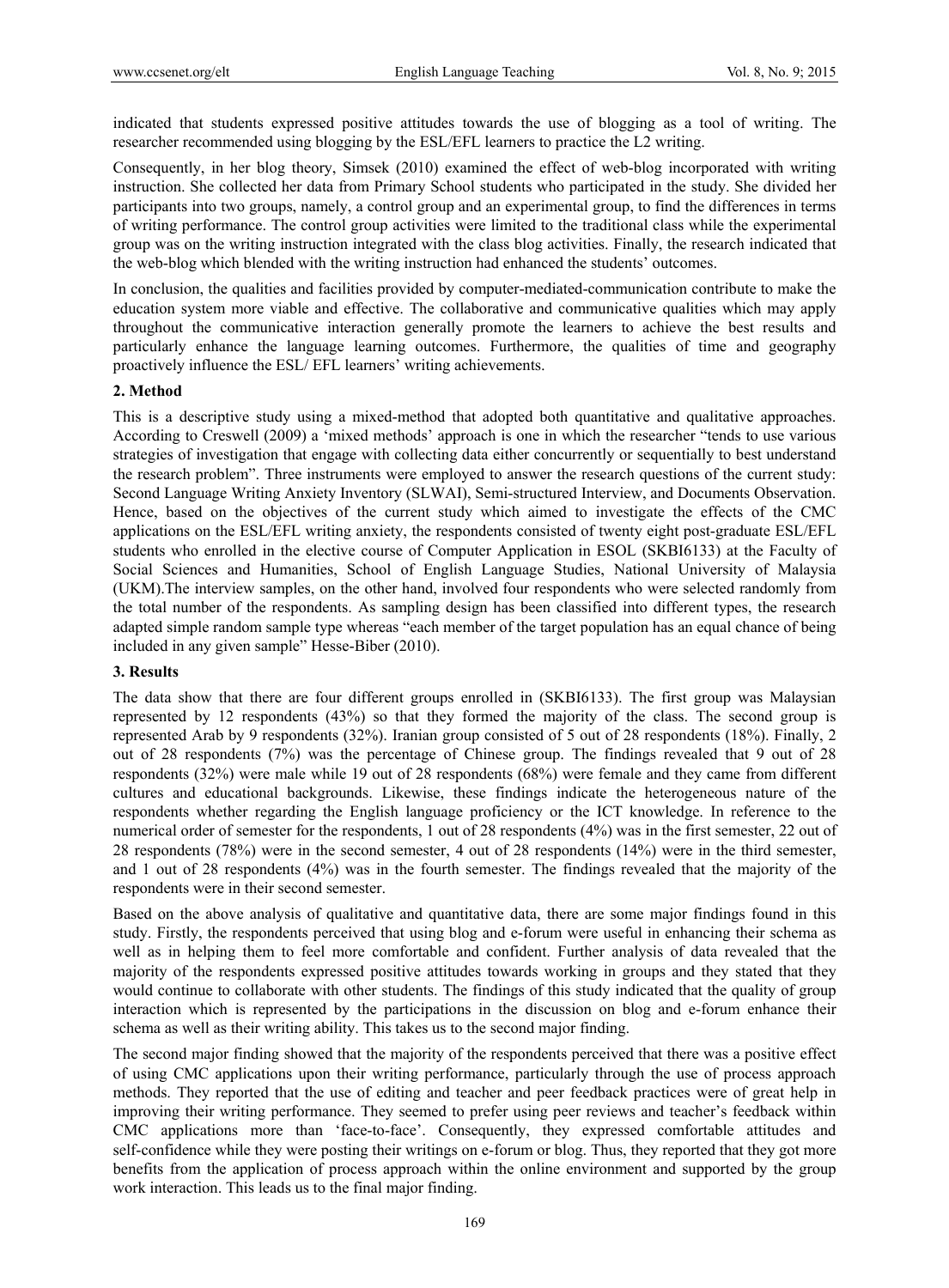The final major finding in this study revealed that the Paired t-tests which were carried out on the pre-post total mean scores showed a significant difference between them i.e., p-Value =  $0.009$  (\*\*p<.009). This result revealed that the majority of the twenty eight respondents showed a decreasing tendency to suffer anxiety in their writing through using CMC applications.

#### **4. Discussion**

## *4.1 The Effects of CMC Applications*

The findings of this study showed that the respondents felt more comfortable and confident while they were using blog and e-forum. Moreover, these aspects play a significant role in increasing the level of motivation and in turn, smooth the way to improve learners' outcomes. In a previous study, Cicognani (2000) stated that the ability of being able to engage in discussion through synchronous and asynchronous activities encourages learners to do well in their writing process. Almost all of the respondents believed that using e-forum and blog encouraged them to interact with other classmates and their teacher as well. They perceived that the interaction encouraged them to write more, especially when they looked to their classmates' writings. Nevertheless, the respondents of this study found the substantial opportunity to improve their writing performance through using the methods of writing process approach within CMC environment such as the use of teacher's and peer's e-feedback. The following section will discusses the effects of using the methods of writing process approach found out in the present study.

## *4.2 Students' Attitudes toward Writing Pre and Post of Use of CMC Applications*

L2 writing anxiety is defined by Atay and Kurt (2006), as the tendency to experience high degrees of anxiety when asked to write, the difficulties that learners face in ordering their thoughts and achieving ideas while writing in L2. Kroll (1978) in Siti Hamin (1989) claimed that "positive attitudes lead to more willing writing, and it is only by practicing writing that one can learn to write well", and she added that "attitudes definitely influence growth in writing". The findings of this study found out that the majority of twenty eight respondents showed a tendency of decrease in their writing anxiety level through use of CMC applications. This was proved through the statistical operation of Paired T-Test to the total mean scores of pre (63.05) and post (65.68) questionnaires. The Paired T-Test result showed a significant difference between the total means of pre-post questionnaires at the end of the study ( $*p<.009$ ). This result indicated that the use of CMC applications had a positive effect on the students' attitudes toward writing which in turn contributed influentially in improving their writing ability "These kinds of social network such as blog and FB, is something interesting.

## *4.3 Writing Performance after Using Teacher's and Peer's Feedbacks*

The great merit of process approach is that it offers various features which in turn can be assembled to enhance L2 writing competency (SitiHamin, 1998). She considers these features as, group work interaction, peer evaluation, and teacher and peer feedback. These three features mentioned above and in addition to other aspects of L2 writing such as, revision and editing are considered as phases of collaborative writing which are based on co-operative and collaborative learning theory and in turn are considered as being part of social-constructivist notion. Respondents of this study found an authentic opportunity to apply these methods in their course (SKBI6133) wherein this study took place.

This study found out that the respondents expressed positive attitudes towards working in groups and they stated that they would continue to collaborate with other students, principally doing peer-reviews and critiques on their peers' writing assignments. They agreed that the process of editing was of great help in improving their writing performance. Regarding teacher's and peer's e-feedback, the data revealed that the respondents prefer peer's review through CMC (blog) rather than face to face one and they reported positive attitudes towards teacher's and peer's feedback used through CMC (blog); despite one of the respondents who preferred face to face teacher feedback. They admitted that they got much benefit from this method and the applied their teacher's and peer's advices. Ferris and Robert (2001) indicate that "students who received feedback significantly outperformed students who received no feedback".

Moreover, all these positive effects have an impact on students' attitudes toward writing pre- and post- use of CMC applications. This will be discussed in the following section.

## **5. Conclusion**

In conclusion, writing anxiety is a common phenomenon among students when it comes to writing assignment. However, with CMC applications, such as Facebook and blog, used in process writing approach course, students' anxiety was seen reduced in this study.Consequently, students perceived that they performed better in their writing. Additionally, they reported their desires to continue using these applications. Findings also showed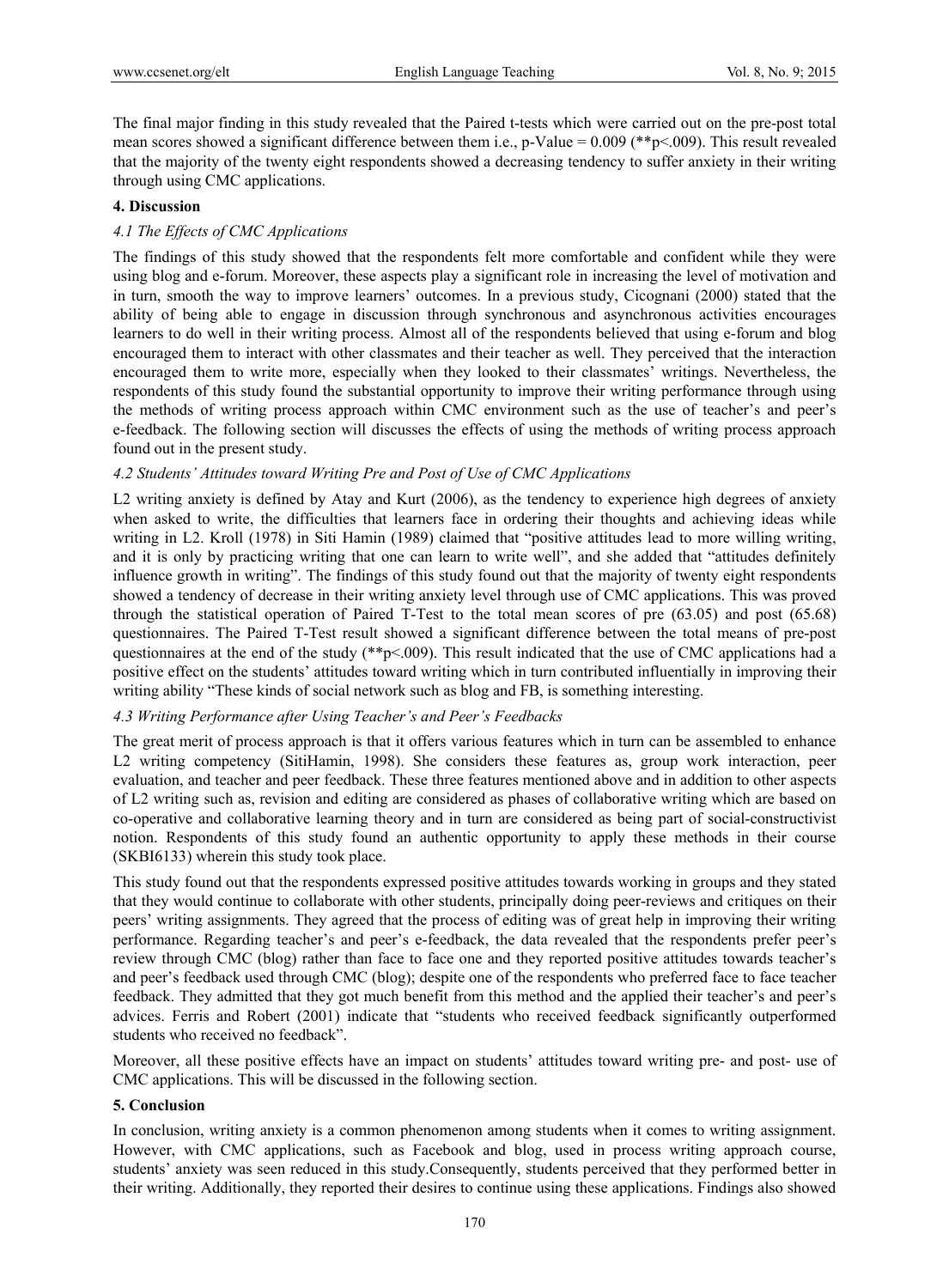a significant change in their attitudes toward writing after they had used CMC applications. In brief, students are have more opportunities to practice the language, polish their language competency, increase confidence to improve their writing skills, and enjoy meaningful learning experience when engaged in the learning process using CMC applications.

#### **References**

Atay, D., & Kurt, G. (2006). Prospective teachers and L2 writing anxiety. *Asian EFL Journal, 8*(4), 100-150.

- Badger, R., & White, G. (2000). A Process Genre Approach to teaching Writing. *ELT Journal, 54*(2), 153-160. http://dx.doi.org/10.1093/elt/54.2.153
- Basturkmen, H., & Lewis, M. (2002). Learner perspectives of success in an EAP writing course. *Assessing Writing, 8*(1), 31-46. http://dx.doi.org/10.1016/S1075-2935(02)00032-6
- Brown, H. D. (2007). *Principles of Language Learning and Teaching.* London: Pearson Education, Inc.
- Cheng, Y. (2002). Factors Associated with Foreign Language Writing Anxiety. *Foreign Language Annals, 35*(5), 647-656. http://dx.doi.org/10.1111/j.1944-9720.2002.tb01903.x
- Cicognani, A. (2000). Concept mapping as a collaborative tool for enhanced online learning. *Education Technology & Society, 3*(3). (Online)
- Creswell, J. W. (2009). *Research Design: Qualitative, Quantitative, and mixed methods approaches* (3rd Eds.). London: SAGE Publications, Inc.
- Hesse-Biber, S. N. (2010). *Mixed Methods Research: Merging Theory with Practice*. New York: The Guilford Press.
- Hirvela, A. (2006). Computer-mediated communication in ESL teacher education. *ELT Journal, 60*, 233-241. http://dx.doi.org/10.1093/elt/ccl003
- Huang, Q. (2009). English Reading Base on Social Constructivist Approach. *Asian Social Science, 5*(7), 174-176. http://dx.doi.org/10.5539/ass.v5n7p174
- Liu, M., Moore, Z., Graham, L., & Lee, S. (2003). A look at the research on computer-based technology use in second Language learning: A review of the literature from 1990-2000. *Journal of Research on Technology in Education, 34*(3), 250-273. http://dx.doi.org/10.1080/15391523.2002.10782348
- Nguyen, P. T. T. (2010). Peer Feedback through Blogs in Second Language Writing: A Case of a Vietnamese EFL Classroom. Proceeding (CDROM) of the Globalization and Localization in Computer-Assisted Language Learning (GLoCALL) 2010 Conference, 1- 3 December 2010, Le Meridian, Kota Kinabalu, Sabah, Malaysia.
- Noriah, I. S., Elias, A. I., & Muthusamy, P. D. (2014). Learning to write descriptive essays in an ESL Writing Class with the aid of online i-learn web-based resources. *8th International Technology, Education & Development Conference 2014*, (pp. 3013-3017). Valencia SPAIN.
- Noriah, I., & Intan, S. M. A. A. (2012). An Analysis of ESL Students' Attitude and Interest Towards Learning to Write Essays using Selected Online Writing Links and Resources. *The International Journal of Knowledge, Culture and Change Management, 11*(6), 187-198.
- Öztürk, H., & Çeçen, S. (2007). The effects of portfolio keeping on writing anxiety of EFL students. *Journal of Language and Linguistic Studies, 3*(2), 218-236.
- Simsek, O. (2010). The Effect of Weblog (blog) students' writing performance. *Procedia Social and Behavioral Sciences, 2*(2), 953-958. http://dx.doi.org/10.1016/j.sbspro.2010.03.133
- Siti Hamin, S. (1998). *The Process Approach to ESL Writing*. Bangi: Universiti Kebangsaan Malaysia.
- Slavin, R. (2003). *Educational psychology: Theory and practice*. Boston: Allyn and Bacon.
- Soo, K. Y., Rajendran, C. B., Noridah, S., Puteri, N. H. K., Sofwah, M. N., & Suhaili, M. Y. (2013). The Use of Online corrective Feedback in Academic Writing by L1 Malay learners. *English Language Teaching, 6*(12), 175
- Stapleton, P., & Radia, P. (2009). Tech-era L2 Writing: towards a New Kind of Process. *ELT Journal, 64*(2), 175-183. http://dx.doi.org/10.1093/elt/ccp038